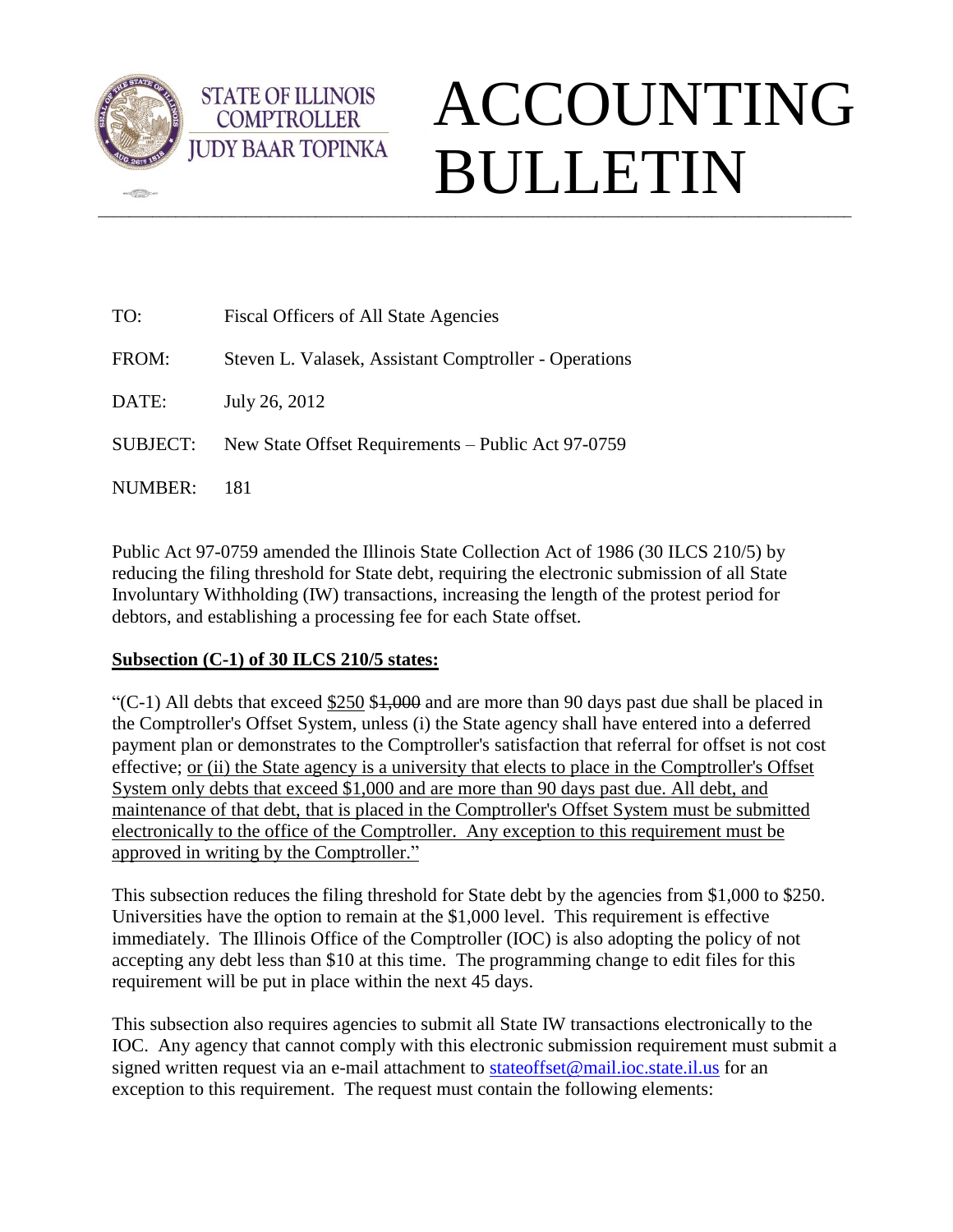- the reason the agency cannot currently comply with the requirement;
- the plan by the agency to comply with this requirement;
- an anticipated time frame to accomplish their plan;
- an agency contact name, phone number, and an e-mail address; and
- a signature by an individual with a current IW authorization card on file.

All requests must be submitted to the IOC by August 31, 2012. Any manual IW transaction received after August 31, 2012 from an agency that has not applied for an exception will be returned to the agency.

The IOC is developing a PC based utility program to calculate and submit add, change or delete files to the IOC. This utility program can be used by agencies that have a low volume of IW transactions and do not have the resources to develop an electronic submission system. We anticipate that this utility program should be available to agencies within three months. The IOC will notify agencies via an Accounting Bulletin when this program is available. If an agency intends to use this utility program for their electronic submission system, the agency must submit a request for an exception and cite this as their plan for complying with this requirement.

## **Subsection (C-2) of 30 ILCS 210/5 states:**

 $C<sub>1</sub>(C-2)$  Upon processing a deduction to satisfy a debt owed to a university or a State agency and placed in the Comptroller's Offset System in accordance with subsection (c-1), the Comptroller shall give written notice to the person subject to the offset. The notice shall inform the person that he or she may make a written protest to the Comptroller within 60 days after the Comptroller has given notice. The protest shall include the reason for contesting the deduction and any other information that will enable the Comptroller to determine the amount due and payable. If the person subject to the offset has not made a written protest within 60 days after the Comptroller has given notice, or if a final disposition is made concerning the deduction, the Comptroller shall pay the deduction to the university or the State agency."

This subsection increases the length of the protest period from 30 days to 60 days. The protest periods still starts when the IOC has given notice to the debtor of the State offset. This requirement will be implemented once the IOC has completed required system changes. The IOC will notify agencies of the effective date of this change via an Accounting Bulletin. All State offsets processed prior to the effective date will continue to use the existing protest rules (30 days) and all State offsets processed on or after the effective date will use the new protest rules (60 days). The new protest period will be clearly identified on all IW notification letters generated on or after the effective date.

## **Subsection (C-3) of 30 ILCS 210/5 states:**

 $C$ (C-3) For a debt owed to a university or a State agency and placed in the Comptroller's Offset System in accordance with subsection (c-1), the Comptroller shall deduct, from a warrant